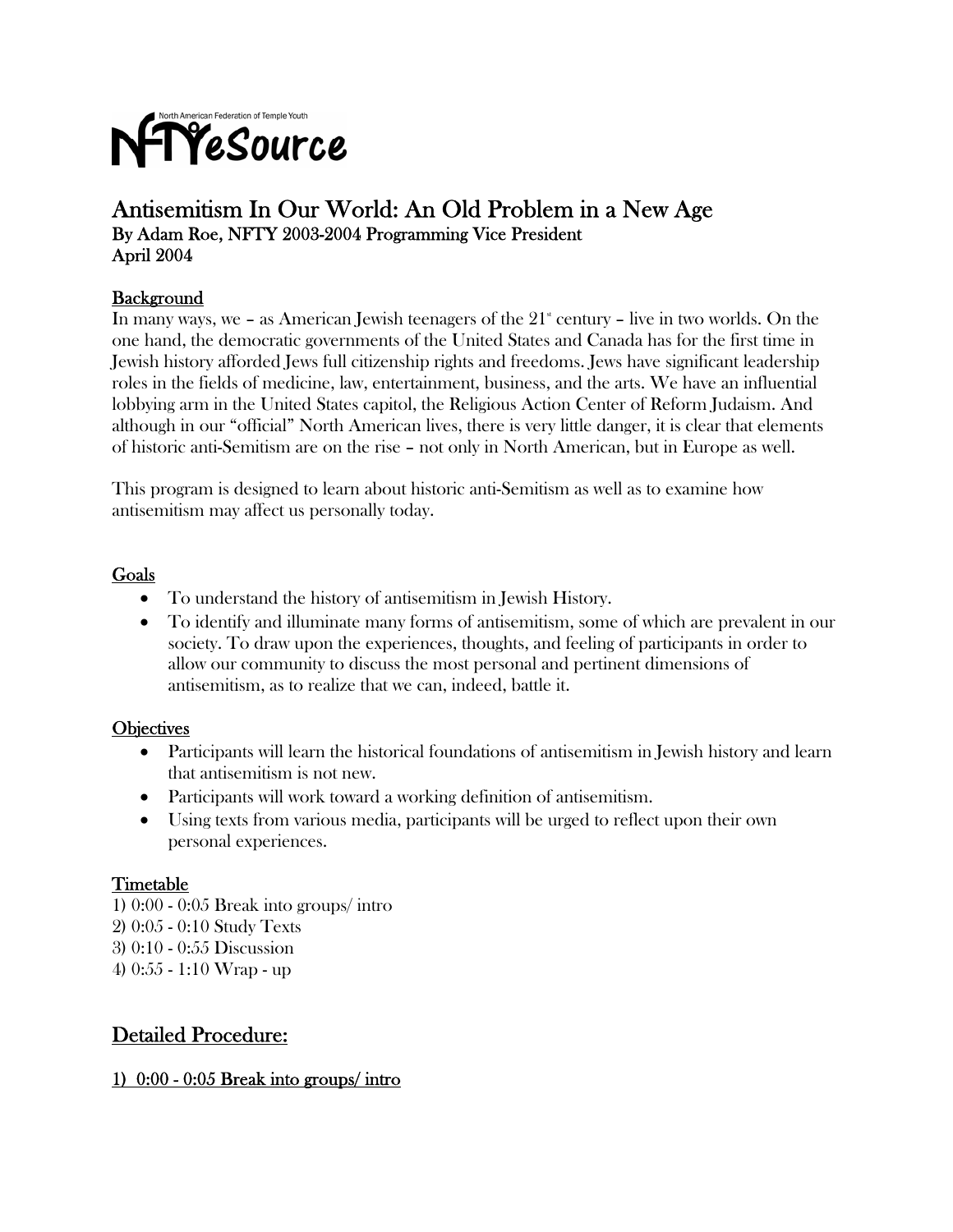The discussion groups should be small, safe, and intimate, with no more than 7 people if possible. Either before groups break off, or in individual groups, facilitators should mention to the participants that this is going to be a serious program.

#### 2) 0:05 - 0:10 Texts

 In small groups, the groupleader should decide on a few texts to study, and can decide to pass around the texts or read them aloud. These texts were chosen to present various themes and theories about antisemitism. They are here to act as a springboard for participants. Rather than these texts becoming the meat of the discussion, they should stir thoughts and emotions about personal experiences. Texts are attached at the program's end. Each set of texts has a series of discussion questions that follow below.

### 3) 0:10 - 0:55 Discussion

\*The times within the discussion are rough guidelines. Use your judgment as to whether you would like to extend a discussion.

### a) 0:10 - 0:20 Facilitators should read the texts with the group, one by one. After each of the texts is read, the facilitator should begin each discussion by soliciting reactions from participants directly regarding the texts Possible preliminary questions to ask include:

i) Does any of what you saw/heard/read surprise you?

- ii) Does any of it scare you?
- iii) Does any of it sound familiar?

The discussion should carry on from these texts. If the texts read and questions do not inspire discussion, move onto another text.

## If this does not spark discussion, here are some questions specific to each text:

- Text 1: Do you feel a target of what is called the "higher antisemitism"? Is this description — one of "higher" and not of physical antisemitism — accurate in describing our situation as American Jews, even 100 years after this was written?
- Text 2: Are we aware of antisemitism in our world? The travelers, while probably aware of the Pogroms sweeping Russia, were still, however, shocked to actually confront a town where a Pogrom had occurred. We hear of what is happening, and some forms of it have confronted us in our own lives. Will we be shocked when we see more of it? Are we truly aware of what is happening to our people in our world?
- Text 3: As Jews look upon the past, a contentious issue grows out of the study of influential texts. A person such as Shakespeare was living in an antisemitic culture. Is then a text such as The Merchant of Venice something which shows us Shakespeare's personal bias, or does it reflect one of the times? Does it invalidate or otherwise harm his greatness as an author? Should we not study him?

 Similarly, Voltaire and other enlightenment thinkers wrote viciously against the Jews, in their historically influential works. A more modern example is found in Physics.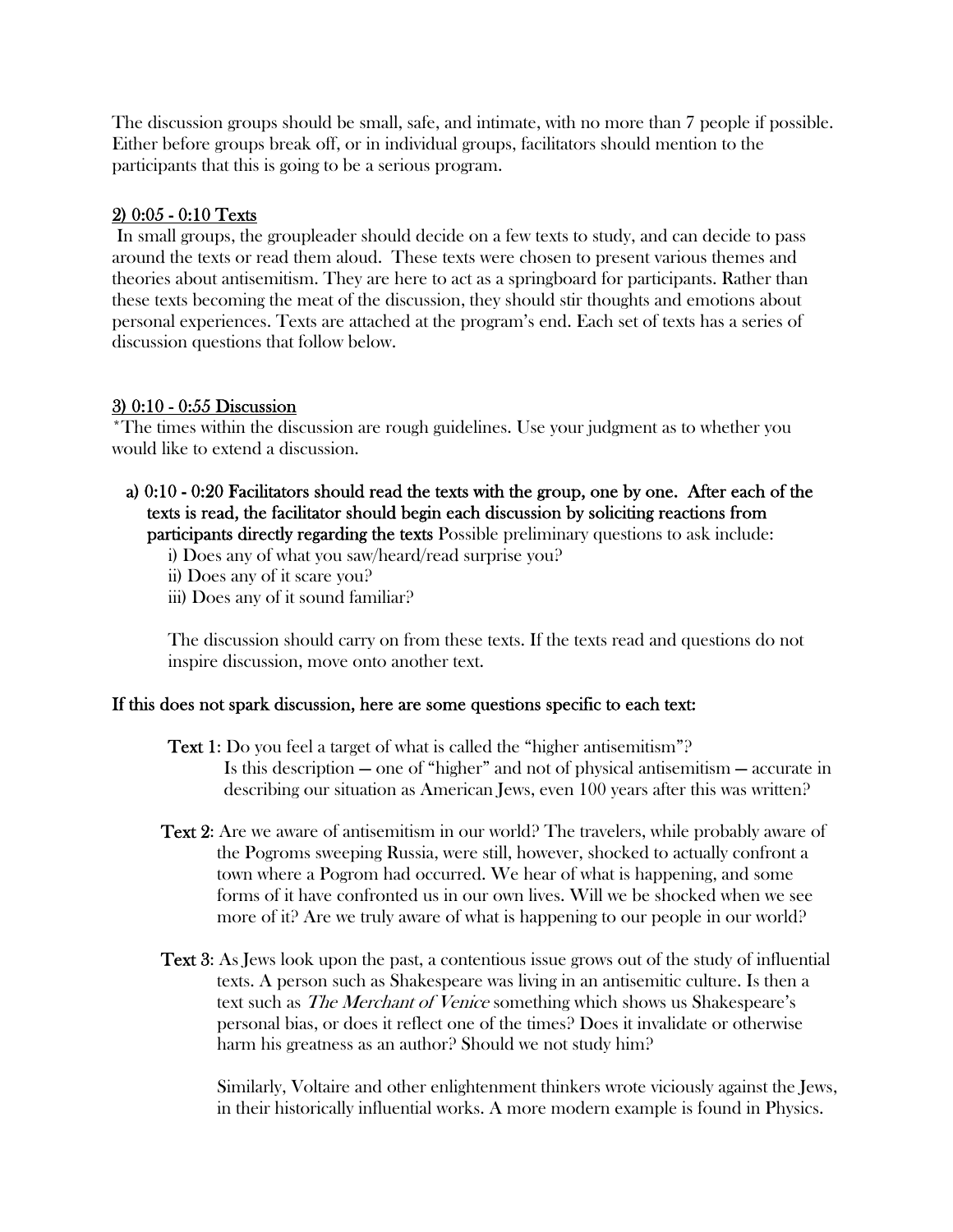Several inventors of Quantum Mechanics were Nazi scientists. Furthermore, Hitler and the Nazi regime discounted Einstein's work as "Jewish Physics," and thus Quantum Mechanics and Relativity (Einstein's work) are incompatible. Where does this leave a Jewish Physicist? Should a Jewish Physicist not study or rely upon the discoveries of the Nazi regime?

Text 4: What is the connection between the State of Israel and the new wave of antisemitism? Would we not be hated if the State of Israel were not established? As American Jews, how does the *intifada* affect us?

**Text 5:** This report is a survey of antisemitism in European Union nations. How does this affect us as Jews? As Americans?

Have we seen a similar rise in America?

Haaretz (a left-leaning Israeli Newspaper) published on 10.12.03, around the time of the EU antisemitism report's publishing, an article quoting a U.S. envoy in Israel as saying that "there is a disturbing linking between phenomena of antisemitism and anti-Americanism as well as anti-globalism in Europe". Is this about Israel?

## b) 00:20-00:55 Continuing Discussion

 At this point, participants should draw upon personal experience. The question, "have you ever experienced antisemitism, and what does that mean?" should be at the heart of this discussion.

Groups should work towards creating a "working definition" of antisemitism (or a specific type of anti-Semitism).

A working definition is a pragmatic, applicable definition. It is not intended to be all-inclusive, but rather a criteria-based meaning. Consider the following examples:

- An example set forth by Alan Dershowitz: "anti-Semitism is taking a trait or an action that is widespread, if not universal, and blaming only the Jews for it."<sup>1</sup>
- Another example of a working definition is of "new anti-Semitism," set forth by the Global Forum Against Anti-Semitism: "when criticism of Israeli policies involves the application of gross political and diplomatic double standards against the State of Israel, or invokes demonizing terminology against Israel or Zionism, or denies Israel the fundamental right to exist -- that criticism cannot be regarded as legitimate; rather it clearly constitutes anti-Semitism and should be labeled as such."2

Groups should prepare to present this working definition in the conclusion.

Ideas that can be discussed here include:

- Is antisemitism coming from one place, or many?
- Is it in our culture? In our media?
- What does Israel have to do with antisemitism? What does the *intifada* have to do with

<sup>2</sup>From <u>www.antisemitism.org.il</u>

1

From the introduction to The Case for Israel, Alan Dershowitz.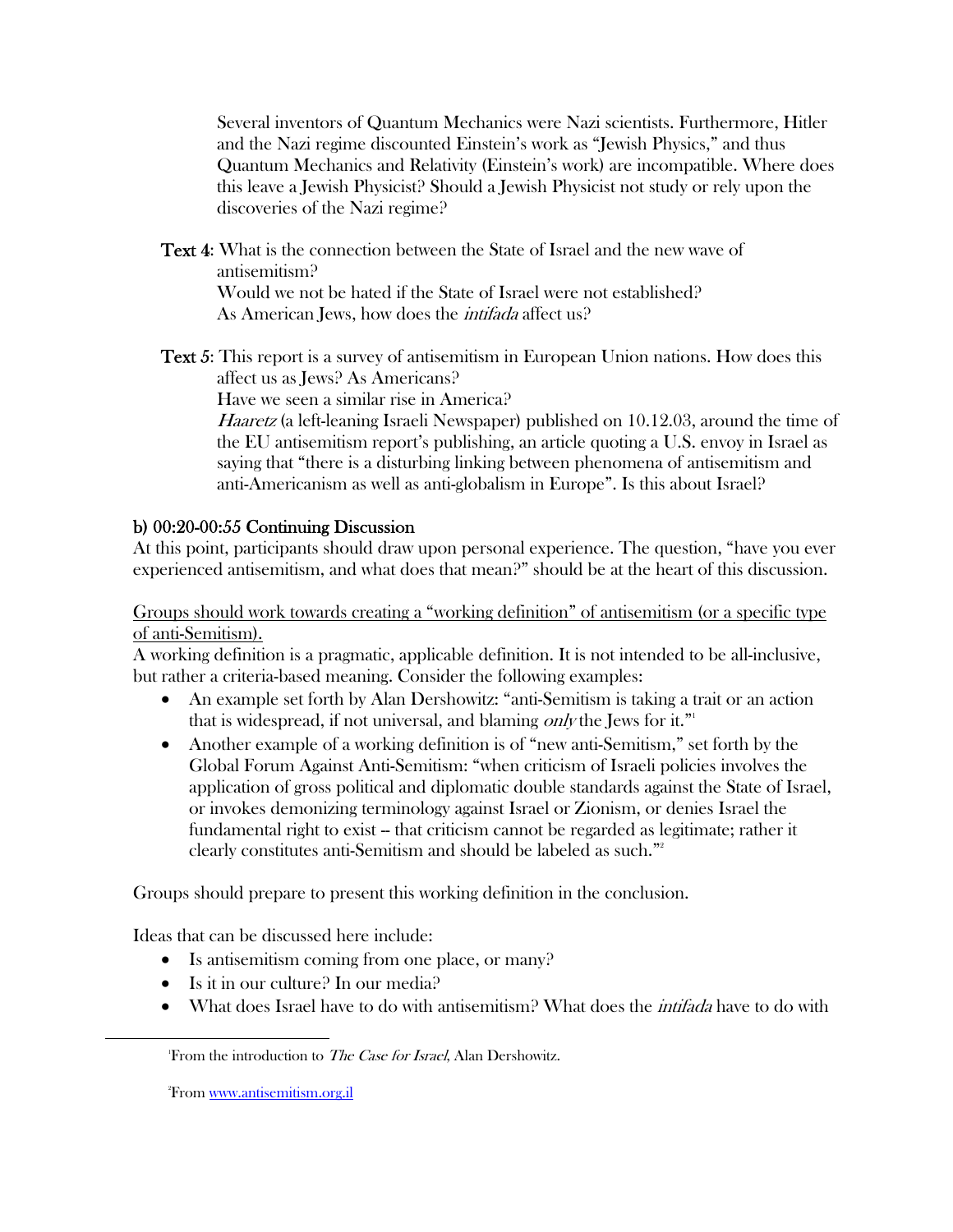antisemitism beyond Israel?

• We as Jews are responsible for combating antisemitism. Are we, in any way, responsible for its continuation, beyond our own apparent complacency in the situation?

By the end of the discussion, participants should leave having learned about the recent epidemic of antisemitism. Participants should realize that we all have had similar yet unique experiences regarding it. The entire group should (more-or-less) agree on a working definition of antisemitism.

## 4) 0:55 - 0:110 Wrap Up

As the groups reconvene, a group leader should be ready to facilitate conversation amongst all of the participants. Having heard and seen several different accounts of antisemitism, the group should now share their working definitions of antisemitism. There will be similarities amongst the groups, but there will certainly be differences. Groups should share a bit about their discussions; the other participants should come to an understanding of how the presenters came to their working definition. At end the program, the entire group should work towards a definition inclusive of all of the proposed definitions.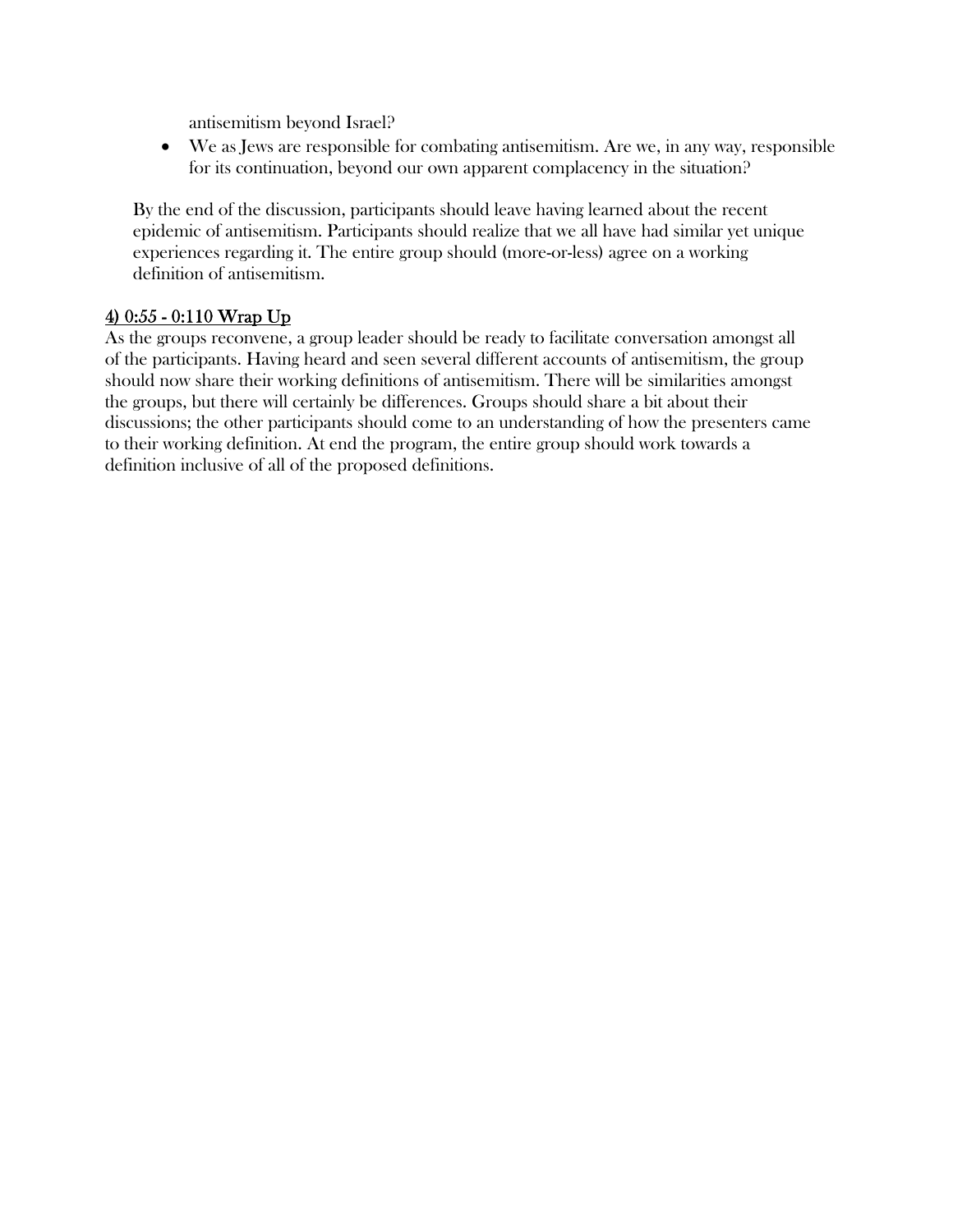## Text 1: Reading

"When I used to come home…bleeding and crying from the wounds inflicted upon me by the Christian boys, my father…made me understand that this is only a passing state in history, as we Jews belong to eternity, when God will comfort His people. Thus the pain was only physical, but my real suffering began later in life, when I emigrated from Romania to so-called civilized countries and found there what I might call the Higher Anti-Semitism, which burns the soul though leaves the body unhurt."

--Solomon Schechter, March 26, 1903

## Text 2: Play

Perform a scene from Elie Wiesel's *Trial of God*. This can be done either by facilitators or participants. This play, set in Russia at the time of the Pogroms, is about a group of traveling performers who come to a town to perform a Purim Spiel, to find out that there is only one Jew left in the town. (Facilitator should pick an appropriate scene. Towards the beginning is the scene where the synopsis written above becomes clear.)Text

## Text 3: Play II

Perform a scene from Shakespeare's *The Merchant of Venice*. This can be done either by facilitators or participants. This play, whose main character is Jewish, explores the existing antisemitism in Elizabethan England. There is controversy over whether the play is condemning or endorsing antisemitism; regardless, the play explores its existence. A recommended scene to read is Act 1, scene 3. Shylock, the Jewish merchant, is portrayed as hateful of Christianity and overly obsessed with money. The conversation turns to theology, and such notable lines are spoke such as Antonio's reference to Shylock of "the devil can cite Scripture for his purpose."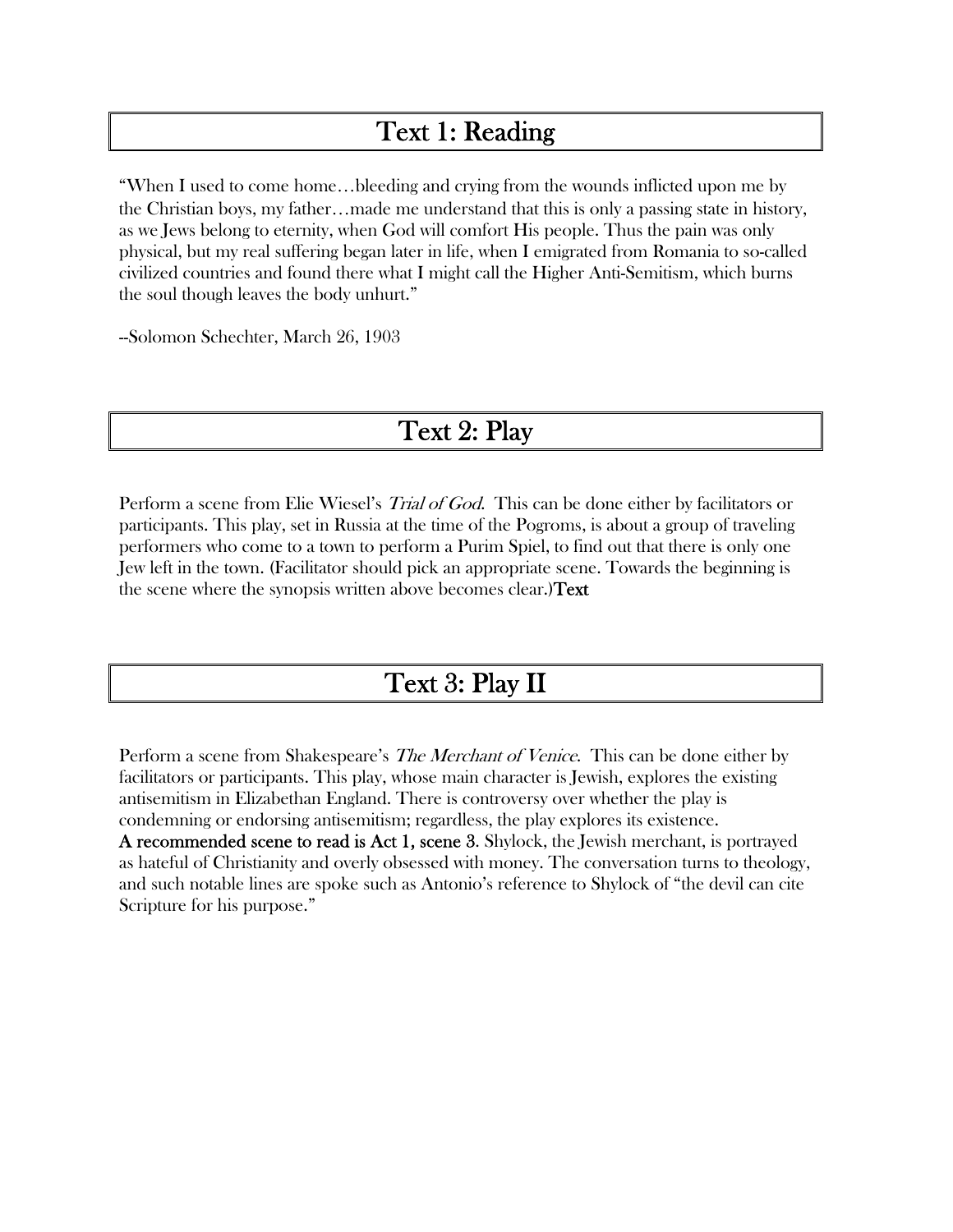# Text 4: Article

### From the December 15, 2003 edition of New York Magazine, by Craig Horowitz

Israel has become the flash-point - and the excuse - for a global explosion of an a age-old syndrome....The irony here is that Israel, which was supposed to be the solution to centuries of anti-Semitism, is providing a flash point and a kind of cover for p.c. anti-Semitism...

For most Jews, certainly those tied to the common-sense-based, moderate political middle, the momentum change is disorienting. How could this have happened when they believed so strongly in all the right things, like ending the occupation and dismantling the settlements? Fair minded and compassionate, they regularly expressed concern for the Palestinian suffering, and they cheered when Ehud Barak made an offer that appeared to finally clinch a peaceful two-state solution.

But when Yasser Arafat walked away from the peace talks and triggered the incomprehensible wave of suicide bombings, events took a very strange turn...American Jews felt adrift at first, then angry, as if they'd been betray [by Israel's response]. If their hearts were in the right place, why hadn't the results been better?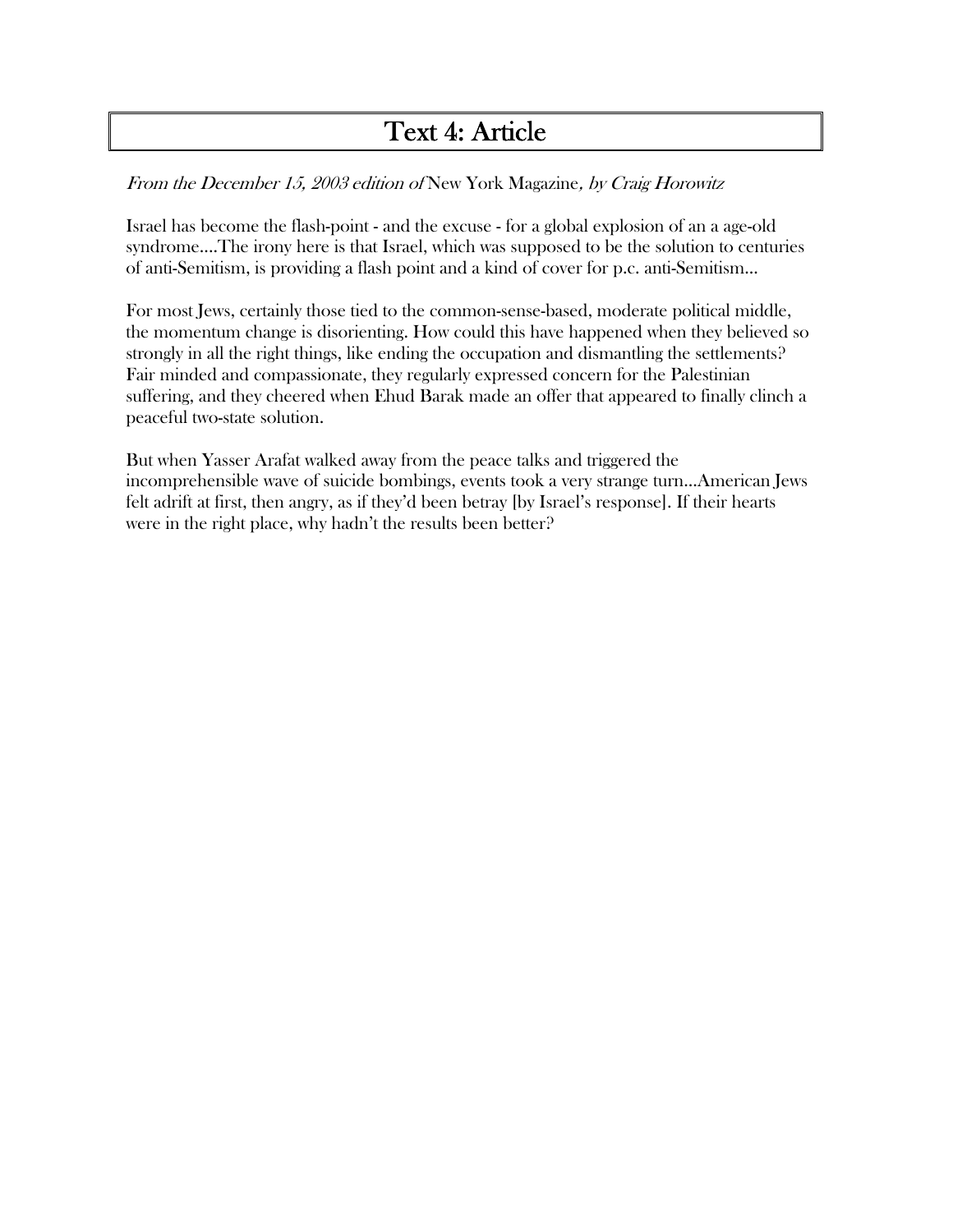# Text 5: Report

Text taken from the opening of the European Union Anti-Semitism Report, written March 2003, later to be published for the public.

#### Preface

Although we know – and opinion polls show - that anti-Semitism is permanently present in Europe in a more or less hidden way, many of us have hoped that manifest forms of anti-Semitism will not see any revival in Europe again. At present, Jews are rather well integrated economically, socially and culturally in the Member States of the European Union (EU). But the attacks in New York and Washington on September 11 and the conflict in the Middle East have contributed to an atmosphere in Europe, which gives latent anti-Semitism and hate and incitement a new strength and power of seduction. Even rumours that Israel was responsible for 11 September 2001, for the attacks on the World Trade Centre and the Pentagon, and that Jews bring about a situation in their interest in order to put the blame on somebody else, found a receptive audience in some places. Anti-Semitic conspiracy theories are spreading over the Internet, which provides a cheap vehicle for the distribution of hate ...

The report shows clearly an increase of anti-Semitic activities since the escalation of the Middle East conflict in 2000 with a peak in early spring 2002...

#### Executive Summary

Alerted early in 2002 by worrying news on anti-Semitic incidents in some Member States the European Monitoring Centre on Racism and Xenophobia (EUMC) decided to commission a report on "Manifestations of Anti-Semitism in the EU Ecovering the first half of 2002. The report is based partly on short-term information provided to the authors by National Focal Points (NFPs) of the EUMC, giving special emphasis to the period between May 15 and June 15. The NFPs are the contact points to national networks in the Member States reporting regularly to the EUMC within its European Information Network RAXEN.

In their reports the National Focal Points were asked to cover the following issues:

- Physical acts of violence towards Jews, their communities, organisations or their
- property;
- Verbal aggression/hate speech and other, subtler forms of discrimination towards Jews;
- Research studies reporting anti-Semitic violence or opinion polls on changed attitudes towards Jews;
- Good practices for reducing prejudice, violence and aggression by NGOs;
- Reactions by politicians and other opinion leaders including initiatives to reduce polarization and counteract negative national trends.

The following forms of anti-Semitic activities have been experienced:

- Desecration of synagogues, cemeteries, swastika graffiti, threatening and insulting mail as well as the denial of the Holocaust as a theme, particularly on the Internet. These are the forms of action to be primarily assigned to the far-right.
- Physical attacks on Jews and the desecration and destruction of synagogues were acts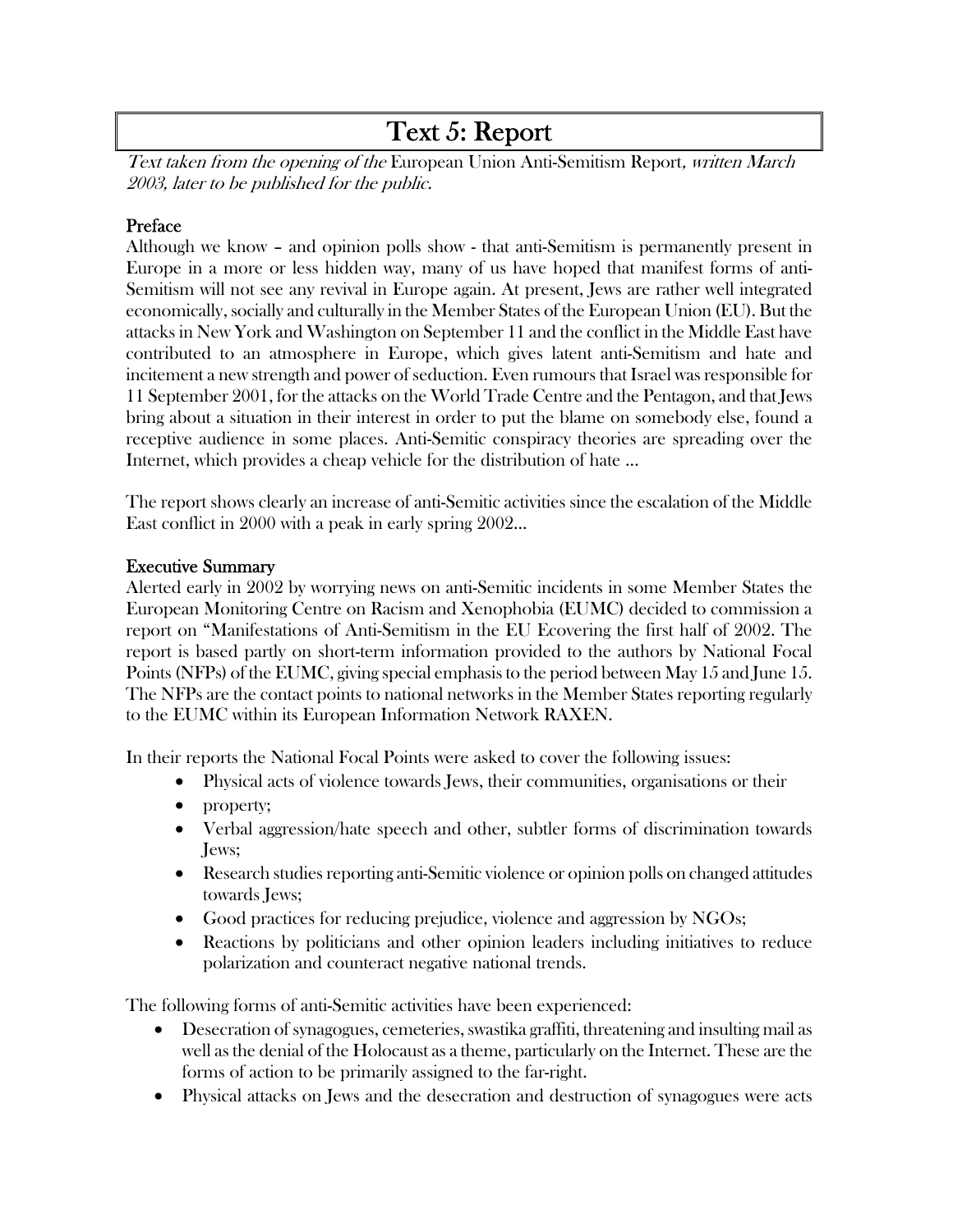often committed by young Muslim perpetrators in the monitoring period. Many of these attacks occurred either during or after pro-Palestinian demonstrations, which were also used by radical Islamists for hurling verbal abuse. In addition, radical Islamist circles were responsible for placing anti-Semitic propaganda on the Internet and in Arablanguage media.

- Anti-Semitism on the streets also appears to be expressed by young people without any specific anti-Semitic prejudices, so that "many incidents are committed just for fun E Other cases where young people were the perpetrators could be classified as "thrill hate crimes\_E a well-known type of xenophobic attack.
- In the extreme left-wing scene anti-Semitic remarks were to be found mainly in the context of pro-Palestinian and anti-globalisation rallies and in newspaper articles using anti-Semitic stereotypes in their criticism of Israel. Often this generated a combination of anti-Zionist and anti-American views that formed an important element in the emergence of an anti-Semitic mood in Europe. Israel, seen as a capitalistic, imperialistic power, the "Zionist lobby\_E and the United States are depicted as the evildoers in the Middle East conflict as well as exerting negative influence on global affairs. The convergence of these motives served both critics of colonialism and globalisation from the extreme left and the traditional anti-Semitic right-wing extremism as well as parts of the radical Islamists in some European countries.
- More difficult to record and to evaluate in its scale than the "street-level violence\_Eagainst Jews is "salon anti-Semitism\_Eas it is manifested "in the media, university common rooms, and at dinner parties of the chattering classes\_E
- In the heated public debate on Israeli politics and the boundary between criticism of Israel and anti-Semitism, individuals who are not politically active and do not belong to one of the ideological camps mentioned above become motivated to voice their latent anti-Semitic attitudes (mostly in the form of telephone calls and insulting letters). Opinion polls prove that in some European countries a large percentage of the population harbours anti-Semitic attitudes and views, but that these usually remain latent.

## Media

Some commentators discuss the possible influence of the mass media on an escalation of anti-Semitic incidents. The question at issue is whether this escalation was merely an agenda setting effect of the daily media coverage of the violence in the Middle East or whether the reporting itself had an anti-Semitic bias.

- The Jewish communities regarded the one-sidedness, the aggressive tone of the reporting on Israeli policy in the Middle East conflict and references to old Christian anti-Jewish sentiments as problematic.
- The country reports (Greece, Italy, the Netherlands, and Sweden) list some cases of anti-Semitic arguments or stereotypes (cartoons) in the quality press, but only very few systematic media analyses are available. Anti-Semitic reporting can mainly be found in the far-right spectrum of the European press.
- One study of the German quality press (see country report on Germany) concludes that the reporting concentrated greatly on the violent events and the conflicts and was not free of anti-Semitic clichés; at the same time this negative view also applies to the description